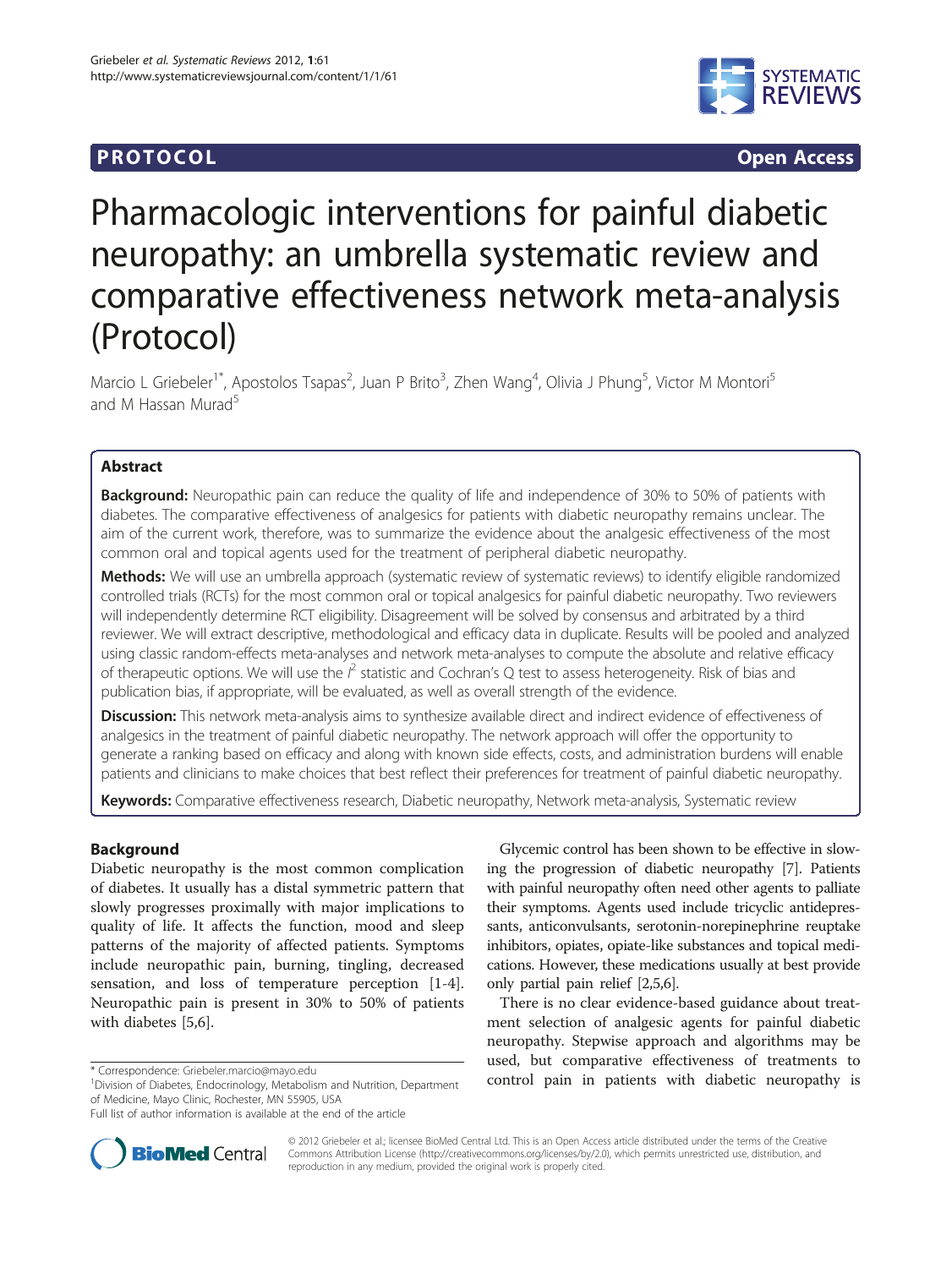unclear and there is no evidence of relative superiority across the different drug classes or the individual agents.

We therefore decided to conduct a systematic review to appraise and summarize the totality of evidence regarding the efficacy of the most common non-parenteral (oral and topical) analgesic therapeutic options for the treatment of diabetic neuropathy.

## Methods

## **Objectives**

Considering the large number of pharmacologic therapies and the availability of multiple systematic reviews that identified the efficacy trials of these drugs, we decided to follow an 'umbrella' [[8,9\]](#page-6-0) approach to identify eligible randomized controlled trials (RCTs). In brief, we will identify systematic reviews that compare available therapeutic options for painful diabetic neuropathy to placebo or any other active comparators. Eligible systematic reviews will be retrieved and used to identify relevant RCTs. We will subsequently build a dataset comprising eligible RCTs to obtain, critically appraise for quality, and extract data from each RCT to be used for the meta-analyses of relevant outcomes. Extracted data will be combined using a network design to draw inferences about the absolute and relative efficacy (from direct and indirect comparisons) of individual therapeutic options (Figure [1\)](#page-2-0).

## Umbrella systematic review Interventions

Two study investigators with expertise in diabetes (VMM and AT) provided input about the most common drugs used for diabetic neuropathy in USA and Europe. A list describing the most commonly used therapies deemed eligible for this review, with their minimum effective dose and therapeutic range based on American Diabetes Association (ADA) recommendations or expert opinion is presented in Table [1](#page-3-0). For a trial to be included, the intervention dose evaluated must be at least the minimum effective dose cited in Table [1.](#page-3-0) This was set to reduce the risk of bias when an agent is compared to an ineffective dose of a competitor. If more than one dose is evaluated within the same RCT, we will include the results of patients treated with the highest dose in the efficacy comparisons, again ensuring that this dose is within the usual or recommended use of the agent.

## Study design

During the umbrella stage of this systematic review, we will perform a literature search for all systematic reviews (any review with a clear and relevant clinical question, an explicit strategy and list of results) summarizing evidence from randomized trials testing treatments for painful diabetic neuropathy or neuralgia (Additional file [1\)](#page-5-0).

From these reviews, we will identify eligible trials. These should enroll patients with painful distal symmetrical polyneuropathy and randomly allocate these patients to treatment and control while keeping patients unaware of the therapy to which they have been allocated. There will be no restriction based on language of publication, number of patients or type of diabetes. Figure [2](#page-4-0) illustrates the process of study selection.

### Information sources and search methods

We will conduct a comprehensive literature search for systematic reviews published in the last 5 years (2007 to 2011) for diabetic neuropathy or neuralgia in major electronic databases (MEDLINE™ via Ovid, EMBASE via Ovid, and the Cochrane Database of Systematic Reviews). Two study investigators with experience in systematic reviews (VMM and MHM) and an expert reference librarian developed the search strategy (Additional file [1\)](#page-5-0) using a combination of controlled vocabulary (MeSH terms) and key words for the concepts of treatment of neuralgia or diabetic neuropathy.

Two reviewers working independently will identify by title and abstract screening systematic reviews for the treatment of diabetic neuropathy. We will retrieve systematic reviews and meta-analyses deemed to be relevant and review them in full text to extract all eligible RCTs. These will be retrieved in full text for further assessment.

Two reviewers will independently determine RCT eligibility. Disagreement will be solved by consensus, or if consensus is not achieved a third reviewer will serve as an arbitrator. We will assess chance-adjusted agreement (κ statistic) for each step. We will extract descriptive, methodological and analgesic efficacy data in duplicate.

## **Outcomes**

The main outcome of this study is improvement of pain. We are going to assess this outcome both as a dichotomous (for example, percentage of patients experiencing an improvement of pain of at least ≥30%) and a continuous variable (for example, standardized mean difference on a pain scale). If both dichotomous and continuous outcome data are available from the same trial, data for each variable will be analyzed separately. If pain is reported both in upper and lower extremities, we will analyze data only for the lower extremities. We understand that several outcomes describing pain may be reported and we have therefore decided to build a hierarchy of the pain outcomes we will consider. We will prefer, in decreasing order of relevance, intensity, overall pain, quality, duration, and timing. If pain is reported at multiple time points, we will assess efficacy of treatment at subacute  $(\leq 3)$ months) and chronic timeframes (anything >3 months). If multiple assessments are reported, we will use the longest time point within the aforementioned categories.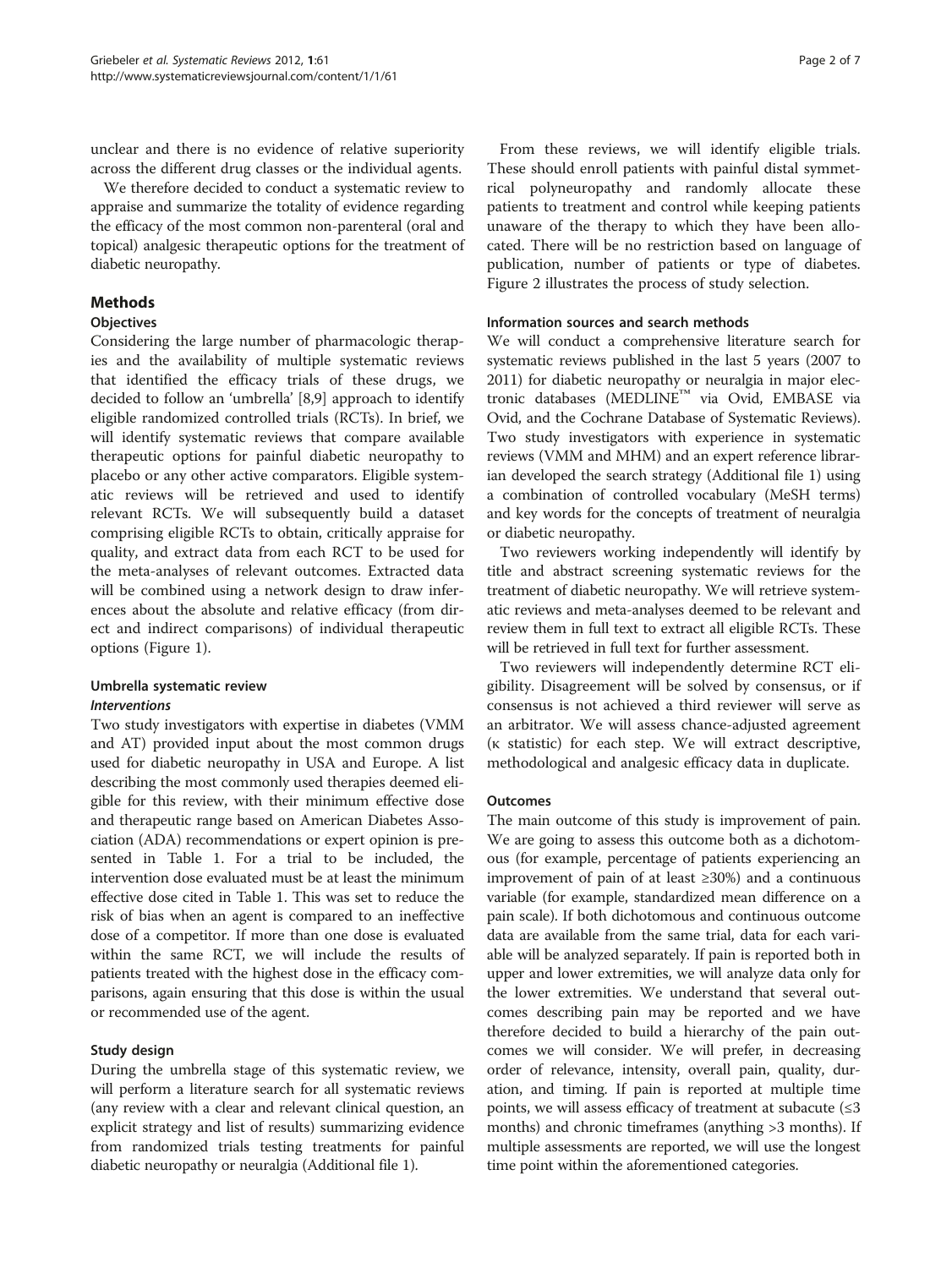<span id="page-2-0"></span>

We expect a significant variety of scales measuring our outcomes of interest. We will standardize all scales, hence creating a unitless metric of pain, by expressing differences in number of standard deviations (standardized difference), which will allow comparison among the different scales (Figure [3](#page-4-0)).

For parallel-arm placebo-controlled trials and comparative effectiveness head-to-head trials, differences will be calculated between arms. Crossover trials are going to be analyzed according to recommendations from the Cochrane Handbook for Systematic Reviews of Interventions [[8\]](#page-6-0).

The network approach will generate a ranking list based on efficacy. According to the results we will rank all the included medications from most to least effective based on their effect on pain scores.

## Data collection and extraction

Data from RCTs will be extracted in duplicate, by independent reviewers, using a standardized, piloted, web-based data extraction form. We will re-extract data from each randomized clinical trial on patient demographics, baseline characteristics (duration of diabetes, hemoglobin  $A_{1c}$  (Hb $A_{1c}$ )), study design, sample size, intervention type (class, type and dosages), scale type, reporting of functional status outcomes or impaired sleep pattern.

#### Risk of bias assessment

We will use the Cochrane Collaboration's risk of bias tool to evaluate the methodological quality of RCTs. Two reviewers will independently assess risk of bias using the following domains: random sequence generation (adequate if based on computer generated random numbers, tables of random numbers or similar), allocation concealment (adequate if based on central randomization, sealed envelopes or similar), blinding of patients care givers or outcome assessors, incomplete outcome data (due to high rate of discontinuation, loss to follow-up, type of analysis, or imputation of missing data), selective reporting and other bias (source of funding, whether by not-for-profit or for-profit sources.) Disagreements between reviewers will be resolved by discussion or will be arbitrated by a third reviewer (MHM). We will summarize the risk of bias at all six domains to produce an overall risk of bias for every trial. This will be deemed high if there is presence of high bias in any key domain (allocation concealment or blinding of patients), low if risk of bias is low for all key domains, and unclear in all other cases. We chose a priori to consider allocation concealment and blinding as key quality domains, due to their relative importance for assessment of subjective outcomes such as pain, and have formulated an a priori rule to summarize risk of bias for every class of outcomes across domains, based on scoring of risk of bias in every domain of the Cochrane Risk of Bias tool [\[8\]](#page-6-0).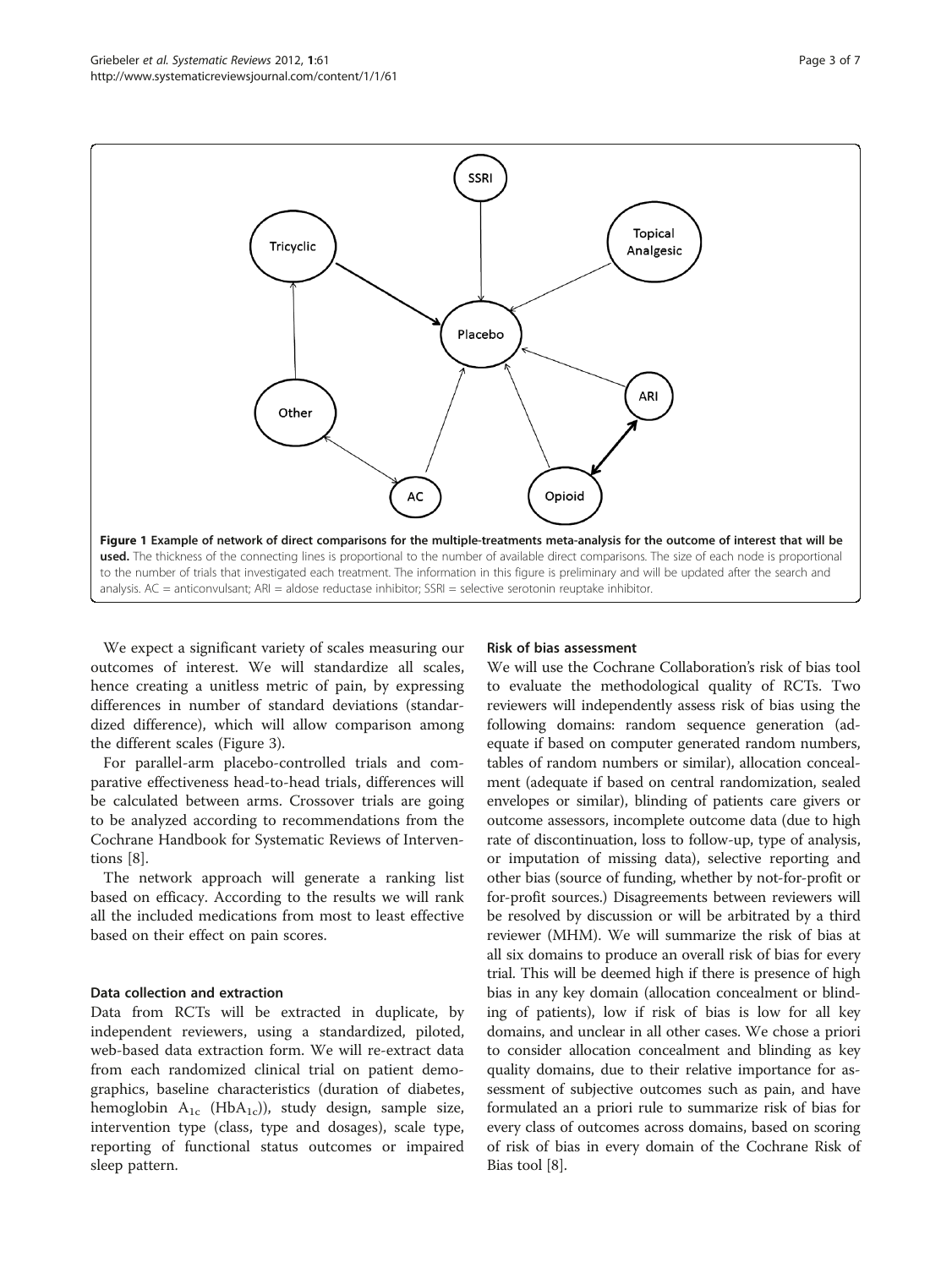#### <span id="page-3-0"></span>Table 1 Most commonly used therapies for treatment of diabetic neuropathy

| Class                                       | Medication                      | Minimum effective dose<br>(total daily dose) |
|---------------------------------------------|---------------------------------|----------------------------------------------|
| Tricyclics                                  | Amitriptyline                   | 50 mg                                        |
|                                             | Desipramine                     | 100 mg                                       |
|                                             | Imipramine                      | 100 mg                                       |
|                                             | Nortriptyline                   | 50 mg                                        |
| Selective serotonin<br>reuptake inhibitors  | Duloxetine                      | 60 mg                                        |
|                                             | Paroxetine                      | 40 mg                                        |
|                                             | Venlafaxine <sup>a</sup>        | 75 mg                                        |
| Anticonvulsants                             | Carbamazepine                   | 600 mg                                       |
|                                             | Gabapentin                      | 900 mg                                       |
|                                             | Lamotrigine <sup>a</sup>        | 100 mg                                       |
|                                             | Oxcarbazepine <sup>a</sup>      | 600 mg                                       |
|                                             | Pregabalin                      | $150 \text{ mg}$                             |
|                                             | Sodium valproate <sup>a</sup>   | 400 mg                                       |
|                                             | Topiramate <sup>a</sup>         | 100 mg                                       |
| Topical analgesics                          | Capsaicin 0.0075%               |                                              |
|                                             | Doxepin <sup>a</sup>            |                                              |
|                                             | Lidocaine 5% patch <sup>a</sup> |                                              |
|                                             | Mexiletine <sup>a</sup>         |                                              |
|                                             | Pentoxifyline <sup>a</sup>      |                                              |
| Analgesic opiates                           | Morphine <sup>a</sup>           | 15 mg                                        |
|                                             | Oxycodone                       | 20 mg                                        |
|                                             | Tapentadol <sup>a</sup>         | 100 mg                                       |
|                                             | Tramadol                        | 100 mg                                       |
| Aldose reductase<br>inhibitors <sup>a</sup> | Epalrestat                      | 150 mg                                       |
|                                             | Ranirestat                      | 20 mg                                        |
|                                             | Fidarestat                      | 1 mg                                         |
|                                             | Ponalrestat                     | 600 mg                                       |
|                                             | Sorbinil                        | 250 mg                                       |
| Various                                     | Lacosamide <sup>a</sup>         | 100 mg                                       |

<sup>a</sup>No dose recommended by the American Diabetes Association.

#### Grading of quality of evidence

We will use the GRADE ('Grading of Recommendation, Assessment, Development and Evaluation') framework to evaluate the quality of evidence. Evidence derived from the RCTs will be initially considered high (at low risk of bias) and subsequently downgraded based on methodological limitations, imprecision, inconsistency, indirectness and publication bias [[10](#page-6-0)]. A final generated grade will reflect the confidence we have in the reported estimate of effect.

#### Statistical analysis

We will pool odds ratios (ORs) for pain improvement reported as a dichotomous outcome and standardized

mean differences (SMDs) using Hedges' adjusted g for pain scores based on different scales from included studies, accompanying 95% confidence intervals (CI). Then, we will conduct pairwise meta-analyses and estimate the combined efficacy of treatment using a random effects model using the method of DerSimonian and Laird, with the estimate of heterogeneity being taken from the Mantel-Haenszel model [[11\]](#page-6-0). Network meta-analyses will be adopted to combine direct and indirect evidence using Lumley's generalized linear mixed models based on Frequentists' method. The Bayesian Markov Chain Monte Carlo method will also be used as an alternative statistical method to validate the results.

#### Generalized linear mixed models

We will construct linear mixed models to combine direct and indirect evidence. First introduced by Lumley [[12\]](#page-6-0), linear mixed models can be used to estimate the effects of an indirect comparison with two or more linking treatments (paths). For example, to pool the indirect evidence between treatment A and treatment B, we can combine estimates from treatment A to treatment C, treatment B to treatment C, treatment A to treatment D, and treatment B to treatment D. Another advantage of linear mixed models is it can evaluate the agreement of indirect comparisons through different linking treatments, also called 'incoherence', and incorporate the incoherence in the calculation of confidence interval of the pooled estimate. If there is direct evidence, linear mixed models also allow us to pool direct and indirect evidence and get more efficient estimate. R statistical software V. 2.15.1 will be used to fit generalized linear mixed models.

#### Dealing with missing data

It is likely that some eligible RCTs will not report all relevant data such as the standard deviation or other important variability measures [[13](#page-6-0)]. In order to include these studies in the analysis we will try first to calculate them through algebraic manipulation of the available information such as confidence intervals, p or t values. If that was not possible, we will attempt to contact study authors for these data. If that approach also failed we will borrow these measures from other similar studies as Furukawa et al. suggested. When assumptions are made in estimating these measures, such assumptions will be tested in sensitivity analysis [\[14](#page-6-0)].

#### Subgroup analysis

To investigate potential heterogeneity across studies, we will conduct subgroup analysis based on class of medicine, quality of evidence (low and unclear risk of bias vs high risk of bias), oral versus topical agents,  $HbA_{1c}$  level, duration of diabetes, and patients' age. Random effects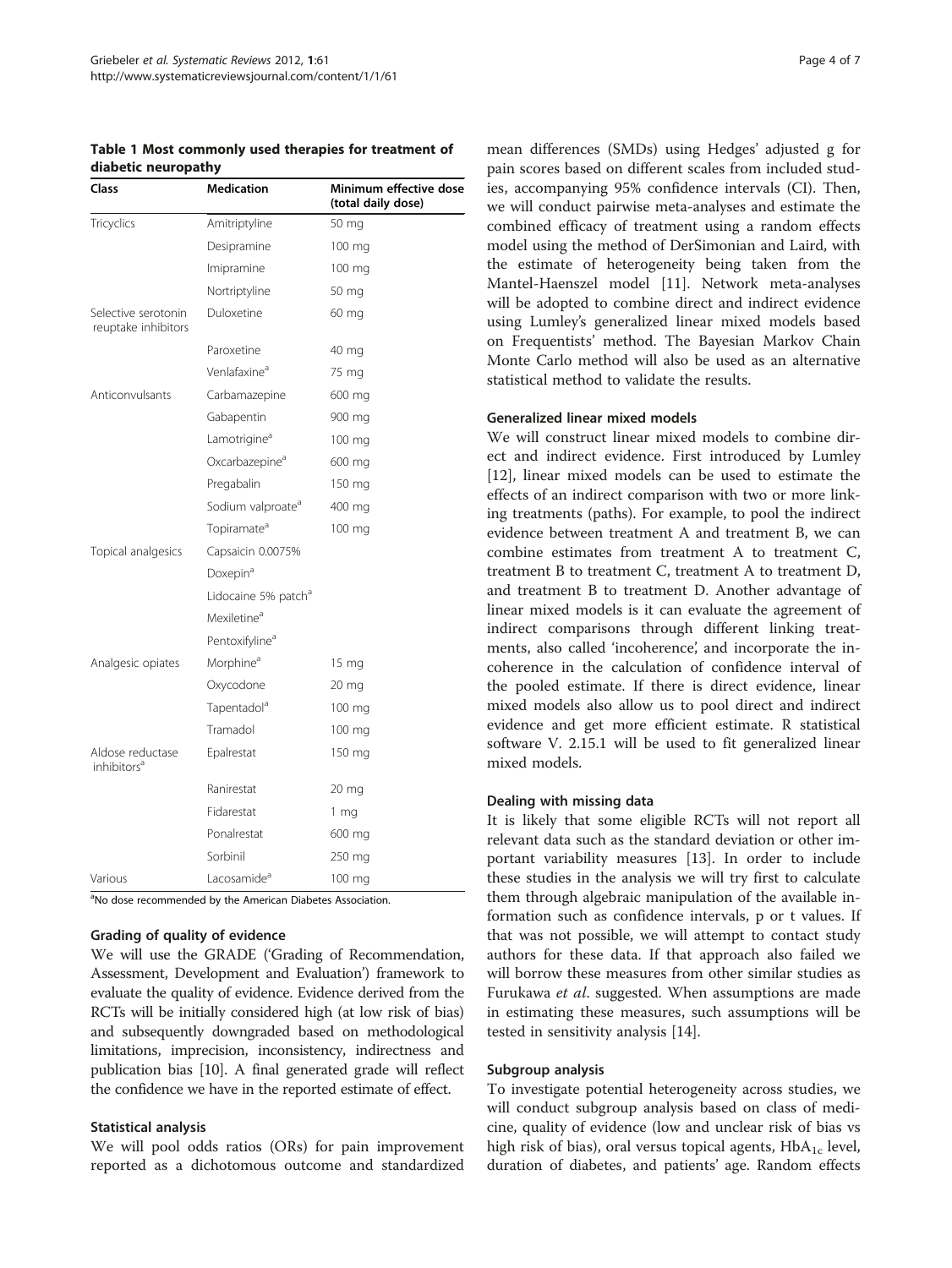<span id="page-4-0"></span>Griebeler et al. Systematic Reviews 2012, 1:61 Page 5 of 7 Page 5 of 7 http://www.systematicreviewsjournal.com/content/1/1/61



$$
SE(g_i) = \sqrt{\frac{N_i}{n_{1i}n_{2i}} + \frac{g_i^2}{2(N_i - 3.94)}}.
$$
  
Figure 3 Formula for standard error calculation.

meta-regression models will be used to quantify the difference between subgroups and test for statistical significant interactions among subgroups.

## Sensitivity analysis

We will conduct sensitivity analysis to assess the effects of individual studies on the combined estimates and determine whether certain studies dominate the pooled event (particularly if these studies were at high risk of bias). Any imputations made for measures of dispersion (that is, standard deviation) of the difference in pain outcome will be tested in sensitivity analysis. If correlation coefficients are needed to estimate standard deviations,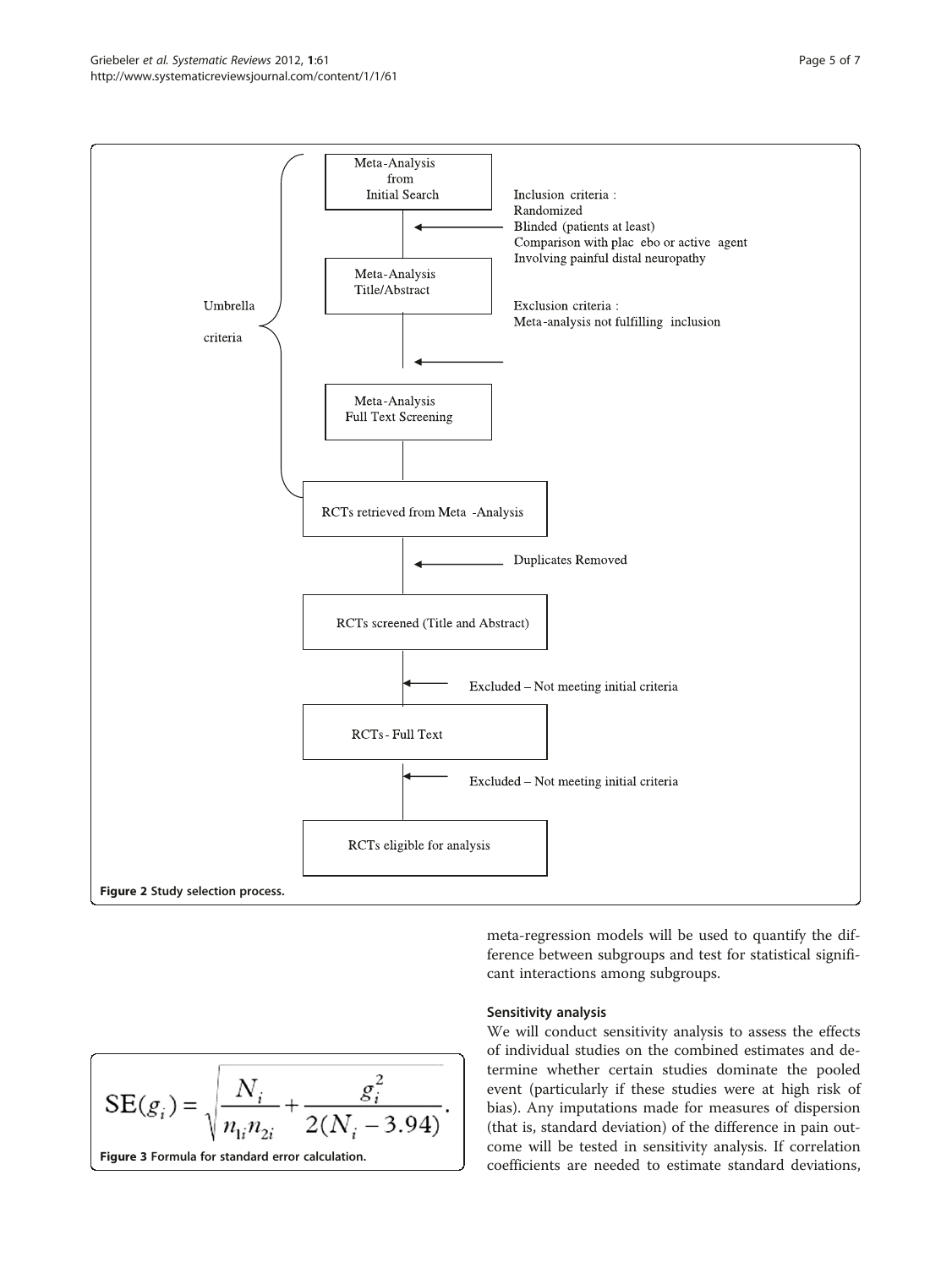<span id="page-5-0"></span>different coefficients will be tested. If certain studies have borderline eligibility status for any reason, analysis will be conducted with and without such studies. Finally, a major sensitivity analysis would be to determine whether Bayesian analysis results are different from the Frequentist method ones. Robustness of analysis (consistency throughout sensitivity analyses and assumptions) would increase our confidence in the comparative effectiveness analysis.

We also plan to use the Bayesian Markov Chain Monte Carlo method to combine direct and indirect evidence and fit the model in WinBUGS V. 1.4.3 [[15,16](#page-6-0)]. This method allows for the pooling of indirect and direct comparisons of effect between the different classes of therapy for diabetic neuropathy, while preserving within-trial randomization, and allowing comparisons of agents not addressed within any of the individual trials [\[15,16\]](#page-6-0). A random-effects model will be fitted due to potential for heterogeneity among included trials. The posterior distribution of all parameters will be estimated using noninformative priors, in order for results to be represented solely by the included data. Results will be based from 100,000 iterations, after a 50,000-iteration burn-in. Inconsistency will be evaluated by comparing the estimates from direct comparisons and those from the indirect comparisons for the magnitude and direction of effect. Appropriateness of model fit will be evaluated using the residual deviance, where good model fit is represented by the residual deviance value approximating the number of unconstrained data points [\[17](#page-6-0)]. The Bayesian Markov Chain Monte Carlo method will provide us an alternative statistical method to validate our results.

We will use the  $I^2$  statistic and Cochran's Q test to assess heterogeneity across studies. We will explore heterogeneity for potential intraclass differences.

Finally, publication bias and small study effect will be assessed, whenever possible, using the Egger regression asymmetry test and the Begg adjusted rank correlation test [\[18,19](#page-6-0)]. All statistical analyses, except generalized linear mixed models, and the Bayesian Markov Chain Monte Carlo method, will be conducted using STATA V. 12.0.

#### Reporting

The study will be reported in accordance with the recommendations set forth by the Preferred Reporting Items for Systematic Reviews and Meta-Analyses (PRISMA) work groups [\[20\]](#page-6-0). We will present network graphs depicting the effect size for direct, indirect and combined analyses highlighting the quality and risk of bias in each network loop.

## **Discussion**

This network meta-analysis aims to synthesize available direct and indirect evidence of effectiveness of analgesics in the treatment of painful diabetic neuropathy. We expect to use evidence of inconsistency between direct and indirect comparisons to identify publication bias affecting the literature on head-to-head comparisons. The network approach will offer the opportunity to generate a ranking based on efficacy. This, along with known side effects, costs, and administration burdens will enable patients and clinicians to make choices that best reflect this evidence, their context, and the informed preferences of patients with painful diabetic neuropathy.

## Additional file

#### [Additional file 1:](http://www.biomedcentral.com/content/supplementary/2046-4053-1-61-S1.doc) EMBASE/MEDLINE.

#### Competing interests

The authors declare they have no conflicts of interest.

#### Authors' contributions

MLG, AT and JPB developed the search criteria, selection criteria, specified outcome measures determined the data to be abstracted and drafted the manuscript. ZW and OJP determined the analyses and interpretation of data to be conducted. VMM and MHM drafted the manuscript and did critical revisions. All authors read, provided feedback and approved the final manuscript.

#### Acknowledgements

This protocol was funded by the CTSA and the Mayo Foundation for Medical Education and Research.

#### Author details

<sup>1</sup> Division of Diabetes, Endocrinology, Metabolism and Nutrition, Department of Medicine, Mayo Clinic, Rochester, MN 55905, USA. <sup>2</sup>Second Medical Department, Aristotle University Thessaloniki, Thessaloniki, Greece. <sup>3</sup> Knowledge and Evaluation Research Unit, Mayo Clinic, Rochester, MN 55905 USA. <sup>4</sup> Western University of Health Sciences, College of Pharmacy and Western Diabetes Institute, Rochester, MN, USA. <sup>5</sup> Division of Preventive Medicine, Department of Medicine, Mayo Clinic, Rochester, MN 55905, USA.

#### Received: 14 May 2012 Accepted: 12 November 2012 Published: 2 December 2012

#### References

- 1. Benbow SJ, Wallymahmed ME, MacFarlane IA: Diabetic peripheral neuropathy and quality of life. QJM 1998, 91:733–737.
- 2. Wong MC, Chung JW, Wong TK: Effects of treatments for symptoms of painful diabetic neuropathy: systematic review. BMJ 2007, 335:87
- 3. Boulton AJ: Pharmacologic management of painful diabetic neuropathy. Curr Diab Rep 2008, 8:429–430.
- 4. Bril V, England J, Franklin GM, Backonja M, Cohen J, Del Toro D, Feldman E, Iverson DJ, Perkins B, Russell JW, Zochodne D, American Academy of Neurology, American Association of Neuromuscular and Electrodiagnostic Medicine, American Academy of Physical Medicine and Rehabilitation: Evidence-based guideline: treatment of painful diabetic neuropathy: report of the American Academy of Neurology, the American Association of Neuromuscular and Electrodiagnostic Medicine, and the American Academy of Physical Medicine and Rehabilitation. Neurology 2011, 76:1758–1765.
- 5. Boulton AJ: Pharmacologic management of painful diabetic neuropathy. Curr Diab Rep 2008, 8:429–430.
- 6. Lindsay TJ, Rodgers BC, Savath V, Hettinger K: Treating diabetic peripheral neuropathic pain. Am Fam Physician 2010, 82:151–158.
- 7. Boulton AJ, Vinik AI, Arezzo JC, Bril V, Feldman EL, Freeman R, Malik RA, Maser RE, Sosenko JM, Ziegler D: Diabetic neuropathies: a statement by the American Diabetes Association. Diabetes Care 2005, 28:956–962.